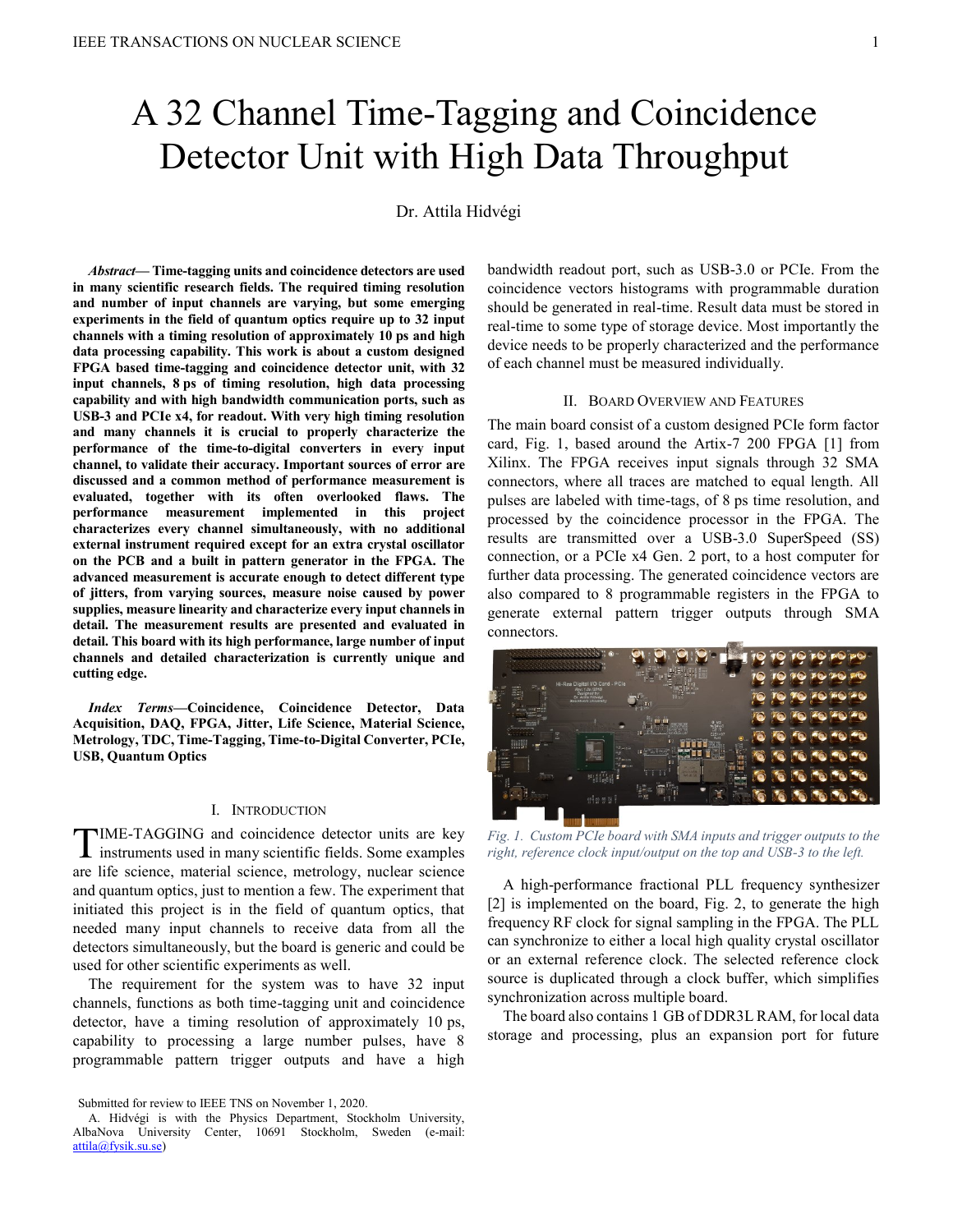applications.



<span id="page-1-0"></span>*Fig. 2. Sampling clock scheme. The reference is either a local crystal oscillator or an external clock source.*

#### III. FPGA ARCHITECTURE

The FPGA design consist of several subsystems, shown in [Fig.](#page-1-1)  [3.](#page-1-1) The first subsystem is a multi-channel time-tagging unit (MCTTU) that for each individual channel contains a time-todigital converter (TDC), an individually programmable offset, an optional dead-time filter with programmable length and a FIFO buffer for temporary time-tag storage. The MCTTU transmits a time sorted stream of time-tags, bundled with its channel number, to the next subsystem. The subsystem that follows the MCTTU is the coincidence processor (CP). The CP processes the stream of time-tags and combines them into coincidence vectors. The length of the coincidence window is programmable in steps of 8 ps, with a maximum duration of 2.5 µs. An event filter discards all vectors that has less bits set than required by a programmable threshold. The remaining coincidence vectors are transmitted to the pattern trigger subsystem and the readout subsystem. The pattern trigger compares each coincidence vector to 8 programmable registers and generates external trigger outputs. The readout subsystem consist of a protocol generator and the communication interface. It receives the data stream from either the MCTTU or CP, depending on the requested run mode by the host computer. The protocol generator formats the output data stream and injects necessary periodic status data, which helps to minimize the load on the host computer during data processing. The FPGA system is capable of processing 200 million pulses per second on average, and capture shorter bursts with even higher rate.



<span id="page-1-1"></span>*Fig. 3. Subsystems of the FPGA design.*

# IV. SOFTWARE OVERVIEW

The low-level software is a highly optimized multi-threaded program, which continuously receives data from the FPGA decompress it and process the data in real-time, and finally stores the results to a file or passing it to another receiving software. The board can run in different run modes: timetagging mode, coincidence mode without time-tags, coincidence mode with time-tags and two real-time histogram generation modes. One of the histogram mode is using the accurate time-tags from the FPGA, while the other histogram mode is using the less accurate CPU time for its timing but with a higher data throughput from the FPGA. The maximum data rate from the board through the USB-3 port is about 80 million time-tag or coincidence vectors per second, but the PCIe port is capable of handling the full 200 million vectors per second data rate.

#### V. TIME-TO-DIGITAL CONVERSION

The TDC in the MCTTU is capable of capturing rising or falling edges of an input signal with a timing resolution of approximately 8 ps. It is based on the dedicated arithmetic carry chain [\[3\] in](#page-4-2) the FPGA, which has a fast and dedicated signal path, utilized as delay elements. The propagation delay through each individual delay element is not uniform, however, causing nonlinearity problems. The solution for this design is the utilization of eight independent delay chains per input channel, which have each individual and unique nonlinearity characteristic, but when combined and averaged the resulting linearity is greatly enhanced. The delay elements, with 256 effective taps, are sampled with a frequency of 440 MHz. The sampling clock gives the course timing resolution and the signal propagation length through the delay chain gives the fine timing resolution.

#### VI. PERFORMANCE MEASUREMENTS

Validation of the TDC performance is essential. One standard approach is to duplicate a source signal, from a pulse generator, with passive cabling and let two TDCs in the FPGA capture that. Since the variation of the propagation delay caused by thermal drifts through a short cable is insignificant, the relative offset between the two TDCs should remain constant. The observed jitter between the two TDCs should then represent the accuracy of the TDCs. This simplistic measurement is insufficient, however.

#### *A. Contributions to the Error*

There are different kind of errors contributing to the total jitter of a TDC. Some of them are completely invisible to the simplest measurement. The nonlinearity of an individual TDC is unique and therefore will directly contribute to the total jitter with a random component, which is always visible. The performance of the sampling clock, which has both random and deterministic components of jitter on its own, will directly affect all TDCs equally with systematic error and is completely invisible to the simplest type of measurement. Another important source of error contribution is caused by the signal path between the input pin of the FPGA and the delay elements, where the signal is captured. The longer path the signal has to propagate the more noise and random jitter it will accumulate inside the FPGA die. This factor, however, is most likely apparent on designs where some of the signals are inevitably long. With 32 input channels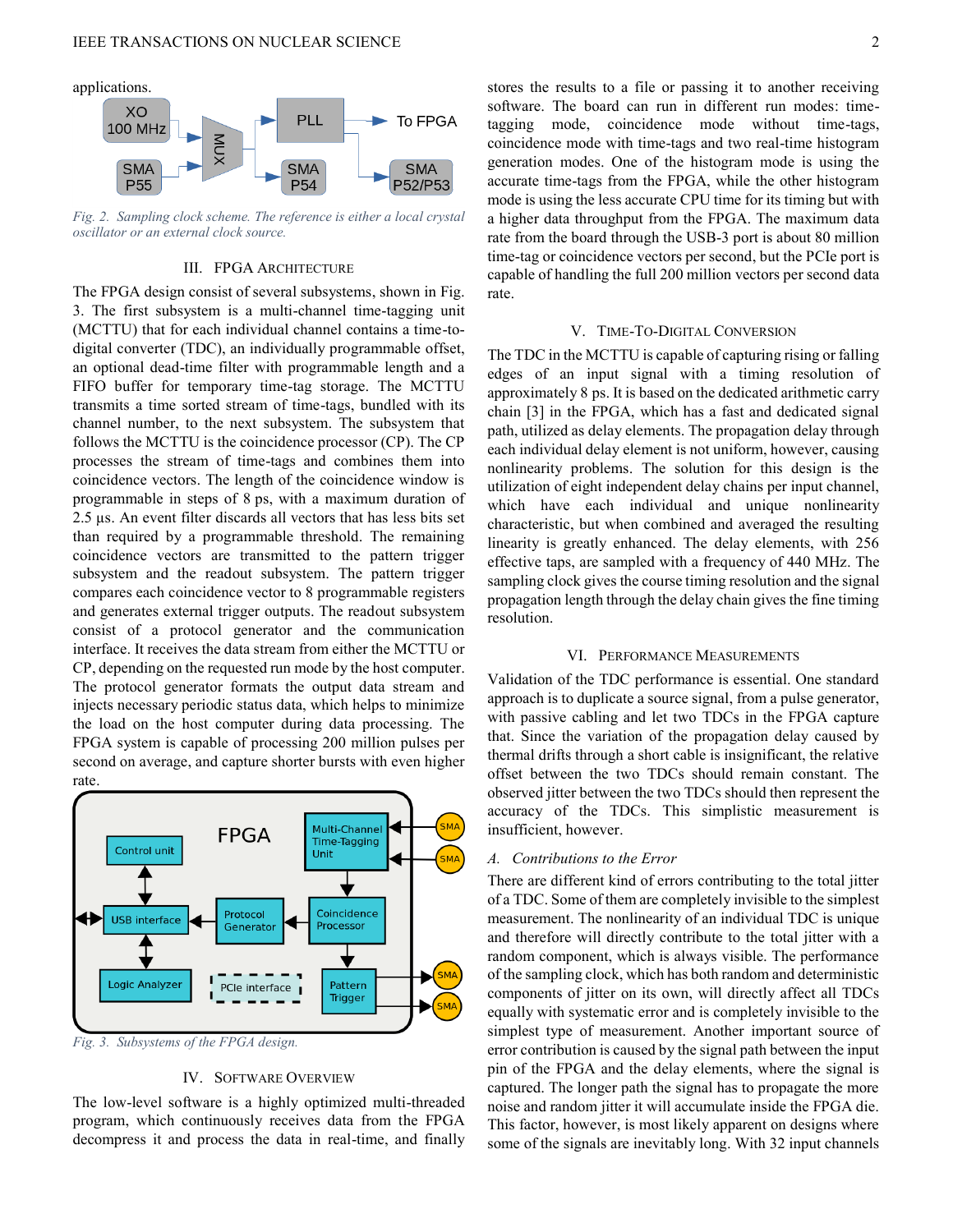that is indeed the case, since most TDCs cannot be located directly nearby their associated input pins. This error contribution is clearly visible but requires all TDCs to be measured individually. Finally the noise on any power supply will impact the signal propagation speed inside the FPGA die, both on the signal path from the input pin to the delay elements and inside the delay elements themselves. Higher voltage will make the signal propagate faster and the characteristic noise from a DC/DC converter, supplying any part of the FPGA such as the internal core voltage and I/O voltage, will directly cause a deterministic jitter contribution to the signal, which will be an invisible systematic error to the simplistic measurement. However, varying signal length between the input pins and TDCs, between different input channels, can reveal the presence of power noise if measured correctly and accurately enough.

#### *B. Implemented Performance Measurements*

The implemented performance measurements for this system tries to measure and characterize all the above mentioned error contributions. The large number of input channels, and the fact that every new FPGA firmware needs to be qualified, demands an automated analysis procedure.

To provide a test signal to all input channels simultaneously, during performance measurements, a pulse generator is implemented in the FPGA which provides the same test pattern to all the input pins. The pins are configured in bi-directional mode to allow the signal to pass through the I/O block, which guarantees that the whole input path is included in the measurement. The test pattern is a 2 MHz clock signal, provided by an external additional independent crystal oscillator, distributed through a global clock buffer within the FPGA for lowest possible clock skew and jitter contribution. Any jitter contribution from the global clock buffer will only add to the total jitter observed by the TDC. Every rising edge of the clock pattern will generate a time-tag from every inputs, with approximately constant offset between the channels. The average value of the time-tags, belonging to the same pulse, gives the best timing estimate of the rising edge. Comparing the offset of every channel to the best timing estimate of the rising edge reveals the jitter characteristic of each individual channel. By recording a large number of time-tags the time interval error (TIE) can be calculated and its frequency content can be analyzed for each channel.

The progression of the TIE can reveal potential drifts or deterministic jitter between the sampling clock and the independent clock, used to generate the test pattern. It does not reveal which of the two clocks contribute to the jitter, however, only that an independent measurement of the two clocks might be necessary.

Varying distances between the input pins and the TDCs on a 32 channel design magnifies the deterministic jitter caused by power noise. Frequency analysis of the TIE may pinpoint the source to a potential noise source.

The linearity of each channel is characterized by analysis of the statistical distribution of time-tags along the delay elements in the TDC, while the test pattern is sweeping through the delay

chain.

All measurements and analysis are automated by the software, and a summary report is generated.

# VII. RESULTS

The first parameter and perhaps the most important one is the TDC linearity. Without a reasonable linearity all other measurements, which are based on the analysis of the time-tags, will be degraded and invalid. The measurements confirm that the linearity of the 256 taps in all TDCs are acceptable, and the averaging of eight individual delay chains within each TDC yields good accuracy. [Fig. 4](#page-2-0) shows the linearity of channel 19 as an example.



<span id="page-2-0"></span>*Fig. 4. Linearity of TDC in channel 19. The x-axis is the tap number of the TDC while the y-axis is its equivalent position in time, expressed in unit-intervals.*

The second parameter of interest is the total RMS jitter of each individual channel, which indicates the true accuracy of the time-to-digital conversion. The measurements indicate an RMS jitter range of 1.9 - 4.5 LSB, corresponding to 16 - 36 ps, for different input channels. The theoretical minimal RMS error is approximately 0.5 LSB, corresponding to 4 ps, if no jitter of any kind or noise other than the quantization noise would be present. [Fig. 5](#page-3-0) shows the total RMS jitter of channel 19 as an example.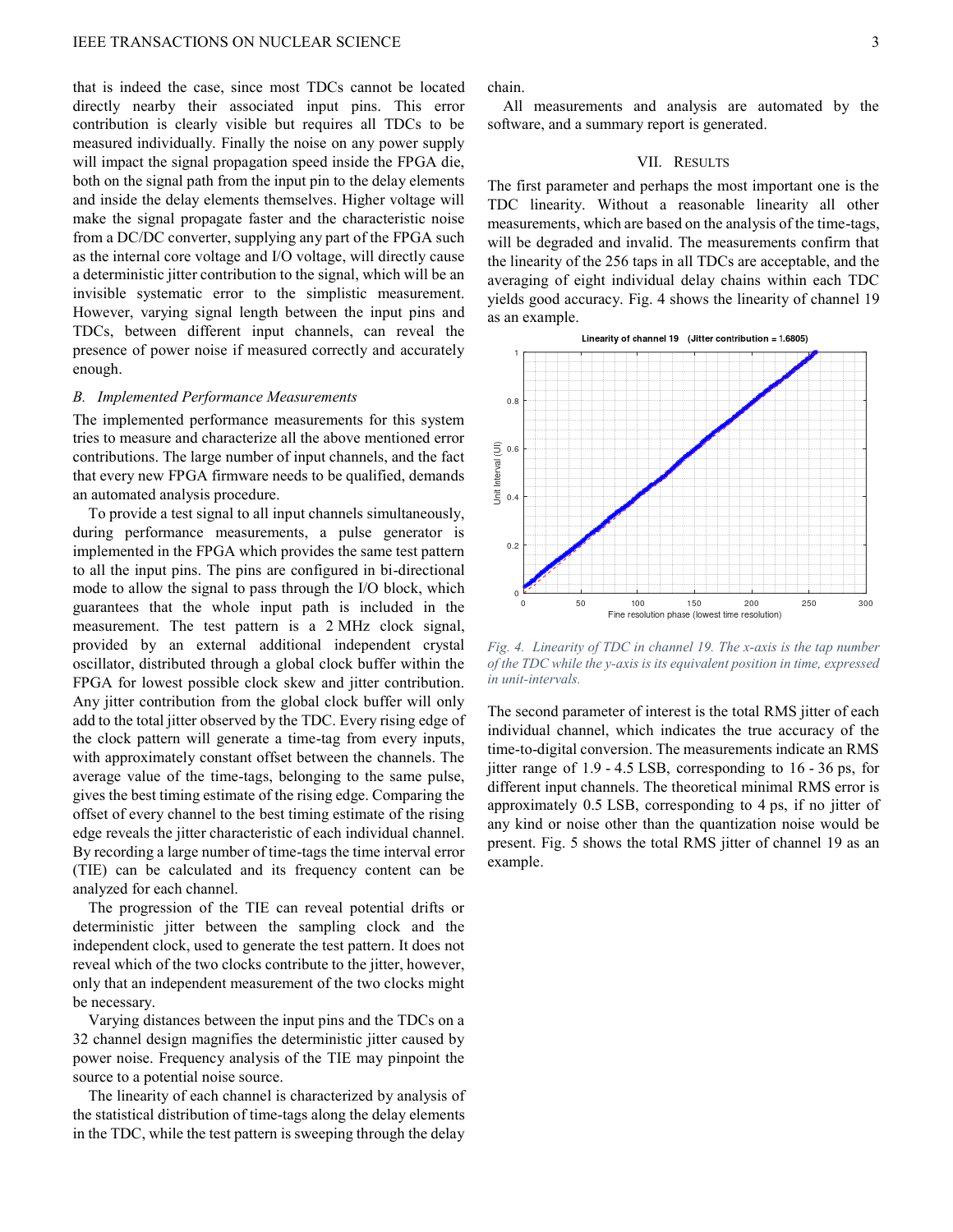

<span id="page-3-0"></span>*Fig. 5. Histogram of jitter in channel 19 with a total RMS jitter of 1.95 LSB, approximately equals to 16 ps.*



<span id="page-3-1"></span>*Fig. 6. Time Interval Error of channel 19, during 1 second. A stable offset during time progression indicates a stable sampling clock without drifts.*



<span id="page-3-2"></span>*Fig. 7. Fourier transform of TIE for channel 19, corresponding 1 second of data capture giving 1 Hz frequency resolution.*

Further analysis of the TIE diagram, [Fig. 6,](#page-3-1) and its frequency components, [Fig. 7,](#page-3-2) can separate the total RMS jitter into deterministic jitter components and a random jitter component. Two deterministic jitter components seems to dominate the total jitter. One at approximately 150 Hz, in [Fig. 8,](#page-3-3) and another one at approximately 10 kHz, in [Fig. 9.](#page-3-4) The random jitter component, in [Fig. 10,](#page-4-3) is significantly less than its deterministic counterparts.



<span id="page-3-3"></span>*Fig. 8. Deterministic jitter with approximately 150 Hz and a peak-topeak value of approximately 3 LSB, equal to 24 ps, on input channel 19.*



<span id="page-3-4"></span>*Fig. 9. Deterministic jitter with approximately 10 kHz and a peak-topeak value of approximately 5 LSB, equal to 40 ps, on input channel 19.*